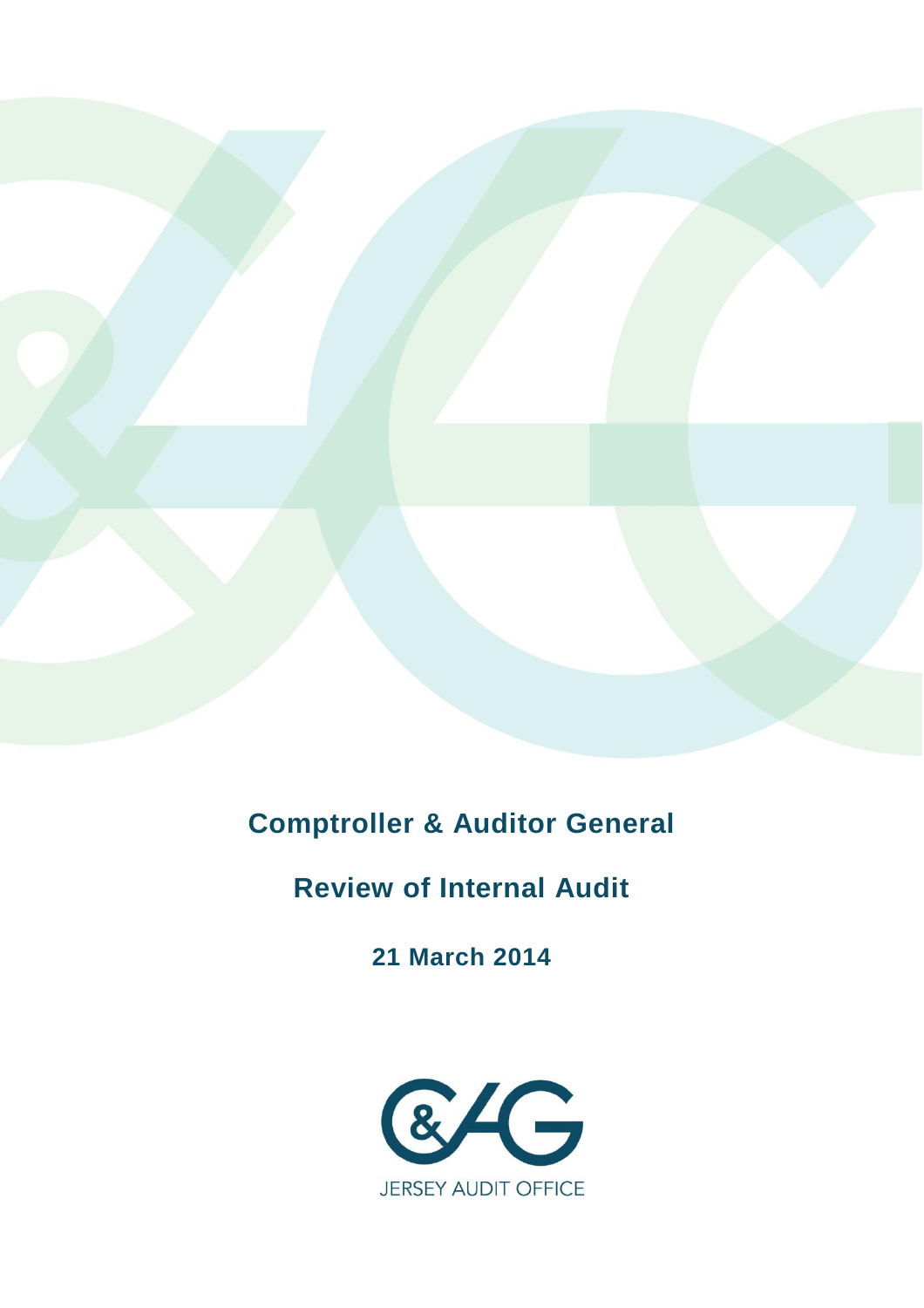## **Introduction**

- 1.1 Responsibilities for financial management and financial reporting within the States of Jersey ('the States') are complex:
	- The Chief Executive of the Chief Minister's Department is responsible for preparing a Governance Statement detailing the system of internal control for the States as a whole;
	- Individual Accounting Officers have responsibility for the system of internal control and transactions of the bodies for which they are responsible;
	- The Minister for Treasury and Resources is responsible for the preparation of financial statements of the States; and
	- The Treasurer of the States has a statutory duty to ensure the proper stewardship and administration of the public finances of Jersey.

The operation of an effective internal audit function is a key part of the system of internal control of an organisation. It provides management with assurance about the design and operation of control, risk management and governance processes.

- 1.2 The Public Finances (Jersey) Law 2005 establishes the office of Chief Internal Auditor. The Law requires the Chief Internal Auditor to undertake a programme of work to provide assurance that the finances of the States are regulated, controlled and supervised in accordance with legislation.
- 1.3 Internal Audit is undertaken, under the supervision of the Chief Internal Auditor, partly by an in-house team and partly by a professional accountancy firm under the direction and control of the Chief Internal Auditor.
- 1.4 In 2012, public sector internal audit standard setters in the United Kingdom, issued Public Sector Internal Audit Standards (PSIAS) for adoption from 1 April 2013. The States of Jersey voluntarily adopted the Standards from 1 January 2013 and reported compliance with the Standards in the annual Internal Audit report issued in January 2014.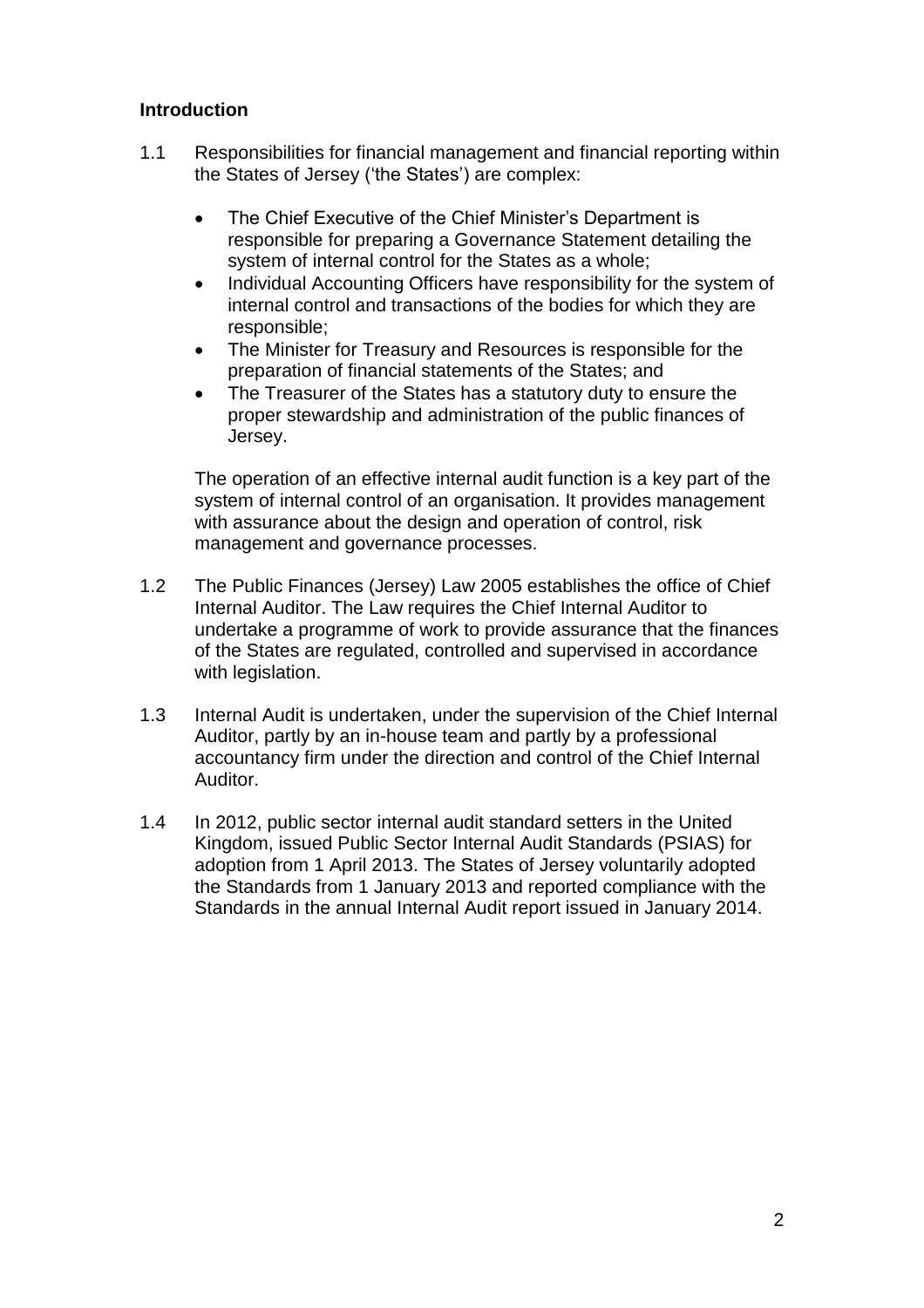## **Objectives and scope of this review**

- 2.1 The objectives of the review are to:
	- assess the framework for internal audit within the States; and
	- assess the internal audit work of both the in-house team and the external provider

against:

- the requirements of Public Sector Internal Audit Standards; and
- the requirements of legislation.
- 2.2 This report focuses on the most significant issues arising from the review. Detailed findings have been discussed with the States Treasurer, Chief Internal Auditor and Chief Executive.

#### **Background**

- 3.1 Internal Audit has undergone a period of change: there have been three Chief Internal Auditors over the last two years and a shift of work away from the external provider towards the in-house team.
- 3.2 Steps have been taken to develop the Internal Audit function:
	- an Internal Audit Charter has been prepared;
	- there has been a strong focus on developing relationships with States funded bodies subject to review;
	- Internal Audit protocols have been developed; and
	- there has been a commitment to adopt the Public Sector Internal Audit Standards.

#### **Compliance with Public Sector Internal Audit Standards**

4.1 The Public Sector Internal Audit Standards (PSIAS) cover eleven key areas for the 'attributes' of internal audit (the characteristics of the internal audit providers) and the 'performance' of internal audit (the nature of the internal audit activities).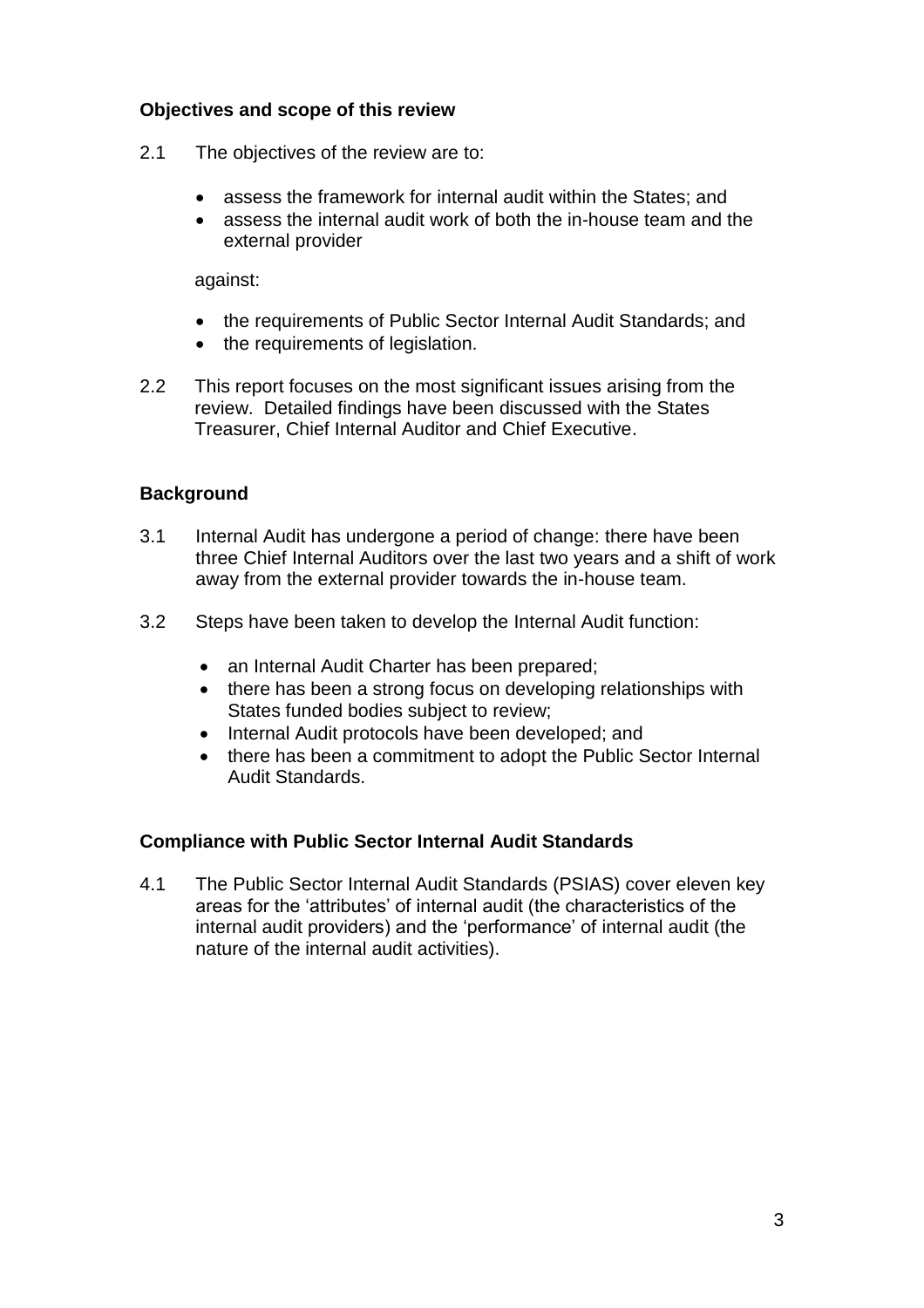*Exhibit 1: Public Sector Internal Audit Standards*

|                   | Purpose, Authority and Responsibility       |
|-------------------|---------------------------------------------|
| <b>Attributes</b> | Independence and Objectivity                |
|                   | Proficiency and Due Professional Care       |
|                   | Quality Assurance and Improvement Programme |
| Performance       | Managing the internal audit activity        |
|                   | Nature of work                              |
|                   | Engagement planning                         |
|                   | Performing the engagement                   |
|                   | <b>Communicating results</b>                |
|                   | Monitoring progress                         |
|                   | Communicating the acceptance of risk        |

*Source: Public Sector Internal Audit Standards (2012)*

- 4.2 The States of Jersey adopted the PSIAS without a comprehensive selfassessment against the Standards or an effective action plan to put in place the arrangements to secure compliance.
- 4.3 Whilst the Chief Internal Auditor has made progress in developing arrangements over the last few months, it is vital that revised arrangements are embedded to secure real change. A clear improvement programme, based on a comprehensive analysis of the PSIAS and endorsed by all key stakeholders would provide a strong foundation for development of the Internal Audit function.
- 4.4 My analysis has highlighted a number of areas where the States did not comply fully with the Standards.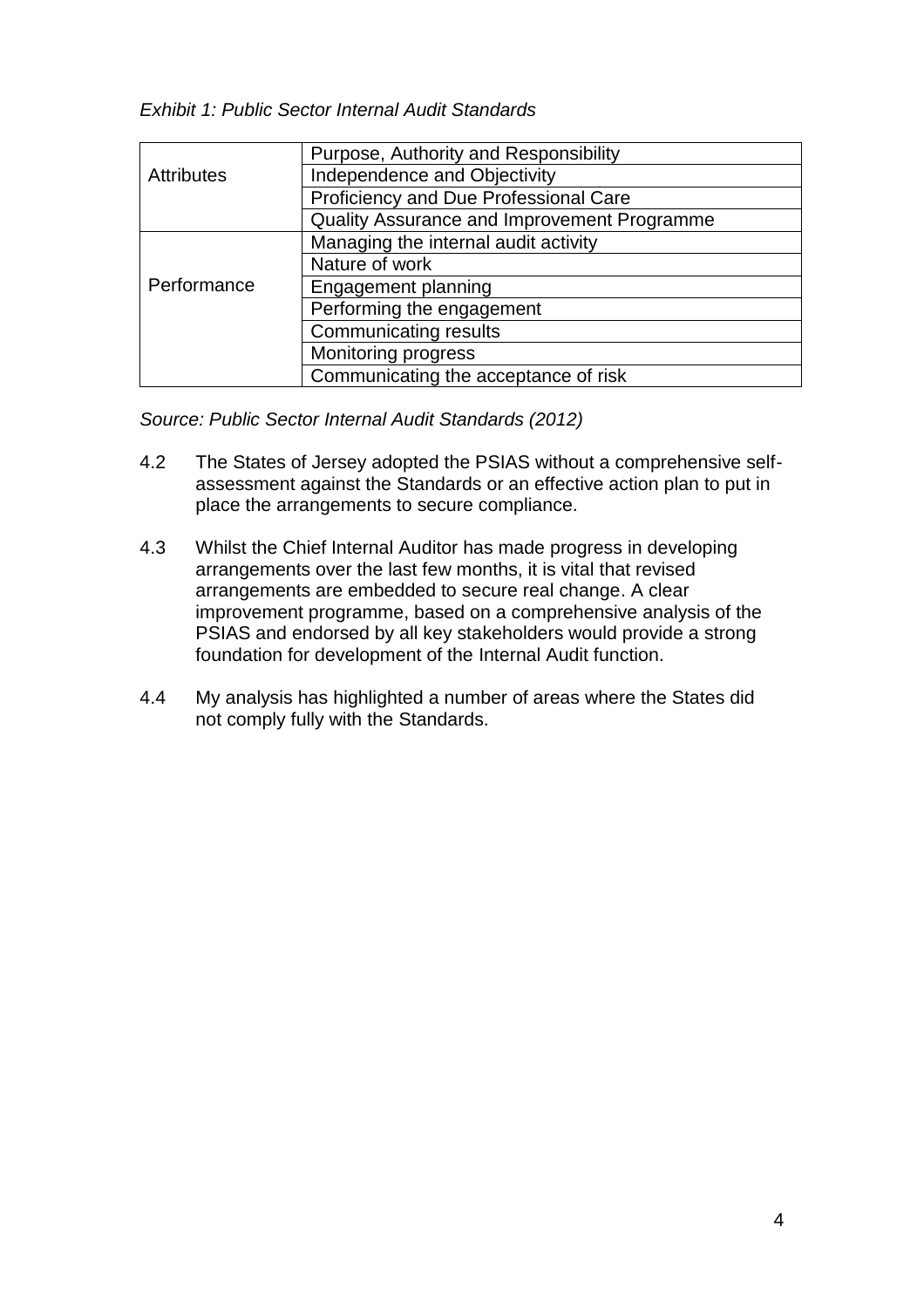*Exhibit 2: Key areas of non-compliance with Public Sector Internal Audit Standards*

| Area of non-compliance                                                                                                                                                                                                                                                                                                                                                                                     | <b>Implication</b>                                                                                                                                                                                                                                                                                      |
|------------------------------------------------------------------------------------------------------------------------------------------------------------------------------------------------------------------------------------------------------------------------------------------------------------------------------------------------------------------------------------------------------------|---------------------------------------------------------------------------------------------------------------------------------------------------------------------------------------------------------------------------------------------------------------------------------------------------------|
| The Internal Audit Charter, which sets<br>out the purpose, authority and<br>responsibility of Internal Audit, does<br>not define either 'the Board' or 'the                                                                                                                                                                                                                                                | There is a lack of clarity about who<br>Internal Audit reports to on each<br>specific area of responsibility. The<br>analysis and subsequent agreement                                                                                                                                                  |
| senior management team' as<br>required by PSIAS.                                                                                                                                                                                                                                                                                                                                                           | of Internal Audit reporting lines is<br>particularly important in the context of<br>the complex governance<br>arrangements within the States, with<br>responsibilities vested in Ministers,<br>the States Treasurer, the Chief<br>Executive, individual Accounting<br>Officers and the Audit Committee. |
| The independence of the Chief<br>Internal Auditor is strengthened by<br>their statutory power to determine the<br>nature and timing of Internal Audit<br>work in the States Treasury without<br>the consent of the States Treasurer.<br>However, there remain insufficient<br>checks and balances on the role of<br>the States Treasurer as line manager<br>of the Chief Internal Auditor. For<br>example: | There remain potential threats to the<br>independence of the Chief Internal<br>Auditor that might impede their ability<br>to plan, undertake and report audit<br>work without fear or favour.                                                                                                           |
| there is no formal role for the<br>Chief Executive or the Chair of<br>the Audit Committee in the<br>performance review of the<br>Chief Internal Auditor; and                                                                                                                                                                                                                                               |                                                                                                                                                                                                                                                                                                         |
| there are no routine meetings<br>of the Audit Committee with<br>the Chief Internal Auditor<br>without the Treasurer of the<br><b>States or Chief Executive</b><br>present.                                                                                                                                                                                                                                 |                                                                                                                                                                                                                                                                                                         |
| Although in its 2014 plan under 10%<br>of Internal Audit work is advisory,<br>from 2012 to 2013 nearly half of work<br>was advisory rather than assurance.                                                                                                                                                                                                                                                 | Whilst advisory work provides<br>potentially valuable aid to<br>management, the volume of advisory<br>work means that there is a risk that:                                                                                                                                                             |
|                                                                                                                                                                                                                                                                                                                                                                                                            | insufficient assurance work is<br>undertaken to evaluate risks to<br>the States; and                                                                                                                                                                                                                    |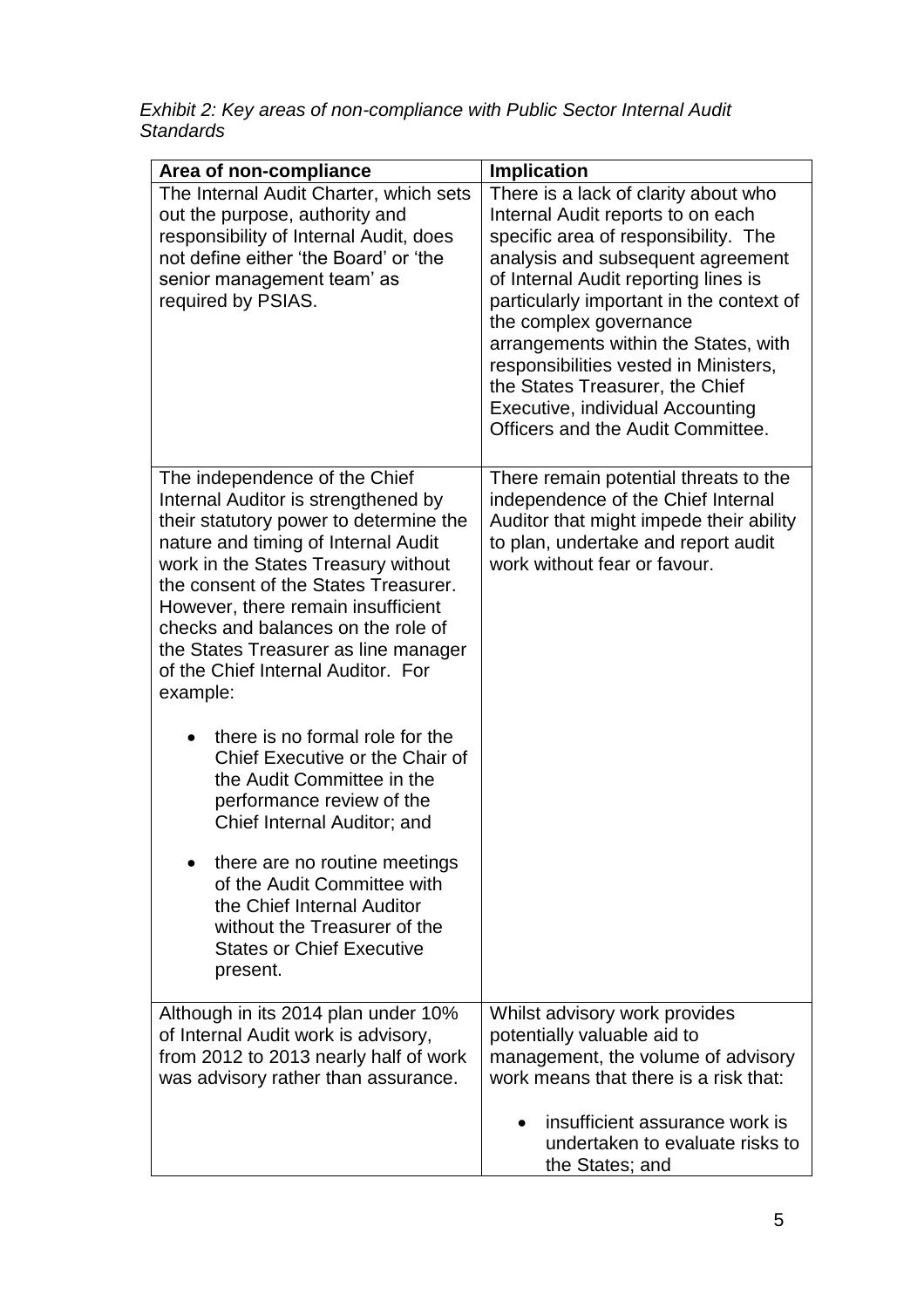| Area of non-compliance                                                                                                                                                                                                                                                                                                                                                                                                                                                                                                                                                                                                                                                                                                                       | <b>Implication</b>                                                                                                                                                                                                                                                                                                           |
|----------------------------------------------------------------------------------------------------------------------------------------------------------------------------------------------------------------------------------------------------------------------------------------------------------------------------------------------------------------------------------------------------------------------------------------------------------------------------------------------------------------------------------------------------------------------------------------------------------------------------------------------------------------------------------------------------------------------------------------------|------------------------------------------------------------------------------------------------------------------------------------------------------------------------------------------------------------------------------------------------------------------------------------------------------------------------------|
|                                                                                                                                                                                                                                                                                                                                                                                                                                                                                                                                                                                                                                                                                                                                              | insufficient assurance work is<br>undertaken to inform the Chief<br><b>Internal Auditor's annual</b><br>opinion.                                                                                                                                                                                                             |
| There are arrangements in place for<br>identifying threats to independence<br>arising from personal relationships.<br>However, threats to independence<br>can arise from Internal Audit<br>undertaking advisory work. Internal<br>Audit can provide valuable insights<br>when a new system is being<br>implemented. However if, for<br>example, Internal Audit designs<br>systems subsequently subject to<br>review as part of its assurance work,<br>there are threats to its independence.<br>Embedded arrangements are not in<br>place to consider threats to the<br>Internal Audit function arising from<br>the nature of advisory work<br>undertaken by it (as opposed to<br>personal relationships) and the<br>adequacy of safeguards. | There is a risk that advisory work is<br>undertaken which compromises the<br>independence of Internal Audit when<br>undertaking its assurance role. As a<br>result there is an increased risk that<br>the Chief Internal Auditor's annual<br>opinion may not be seen as providing<br>independent assurance to<br>management. |
| There is no explicit, transparent<br>process for annual Internal Audit<br>planning. The key to this is identifying<br>the risks relevant to the design and<br>operation of control, risk management<br>and governance processes and<br>developing an audit programme that<br>demonstrates how it addresses those<br>risks.                                                                                                                                                                                                                                                                                                                                                                                                                   | There is an increased risk that:<br>Internal Audit assurance work<br>does not adequately address<br>relevant risks to the States;<br>and<br>insufficient appropriate<br>assurance work is undertaken<br>to inform the Chief Internal<br>Auditor's annual opinion.                                                            |
| A number of the areas for Internal<br>Audit specified in the PSIAS have not<br>explicitly been considered by Internal<br>Audit.                                                                                                                                                                                                                                                                                                                                                                                                                                                                                                                                                                                                              | There is an increased risk that<br>Internal Audit's work programme does<br>not adequately address areas<br>relevant to the design and operation<br>of controls, risk management and<br>governance processes.                                                                                                                 |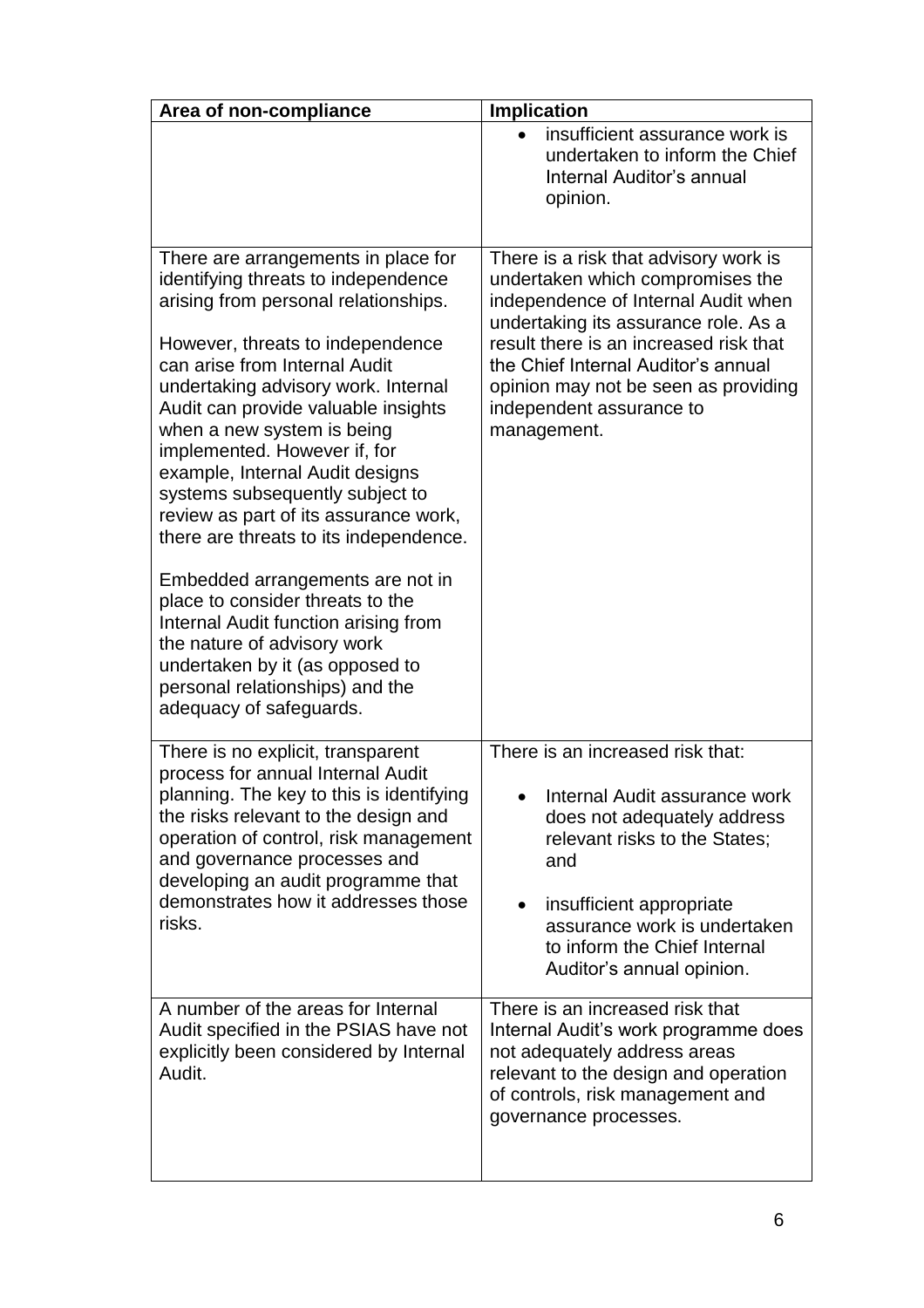| Area of non-compliance                                                                                                                                                                                                                                                                                                                                                                                                                                                  | <b>Implication</b>                                                                                                                         |
|-------------------------------------------------------------------------------------------------------------------------------------------------------------------------------------------------------------------------------------------------------------------------------------------------------------------------------------------------------------------------------------------------------------------------------------------------------------------------|--------------------------------------------------------------------------------------------------------------------------------------------|
| Whilst the external provider has its<br>own comprehensive quality<br>framework, the Chief Internal Auditor<br>has yet to develop a comprehensive<br>quality framework. For example, no<br>timetable has been set for the<br>finalisation of the Internal Audit<br>Manual (including documentation of<br>quality control arrangements) and<br>robust arrangements for the<br>management of the contract with the<br>external provider have yet to be fully<br>developed. | There is an increased risk that<br>Internal Audit's work may not be<br>performed proficiently and with due<br>professional care.           |
| Whilst Internal Audit utilises specialist<br>skills on contract audit, it does not<br>adequately utilise specialist<br>information technology audit skills to<br>address the significant risks in this<br>area.                                                                                                                                                                                                                                                         | There is an increased risk that<br>Internal Audit does not adequately<br>address risks relevant to its<br>responsibilities.                |
| The mechanism for monitoring<br>progress against Internal Audit<br>recommendations has been<br>undeveloped. It has placed<br>inappropriate reliance on<br>representations by management.                                                                                                                                                                                                                                                                                | There is an increased risk that non-<br>implementation of Internal Audit<br>recommendations is not identified<br>and the impact evaluated. |
| Arrangements in place for Internal<br>Audit to identify and escalate risks to<br>the Corporate Management Board<br>('CMB') where management<br>has accepted risks which may be<br>unacceptable to the States are not<br>developed.                                                                                                                                                                                                                                      | There is an increased risk that States<br>funded bodies take significant risks<br>without the knowledge of senior<br>management.           |

- **R1** Undertake a comprehensive assessment of Internal Audit against the PSIAS and prepare an improvement programme to address the gaps. Secure sign up from key stakeholders, including the Audit Committee and Chief Executive, to the improvement programme.
- **R2** Review the role and accountability of Internal Audit in the context of the States' governance arrangements. Update the Internal Audit Charter in light of this analysis, including by clearly identifying the 'Board' and 'senior management team'.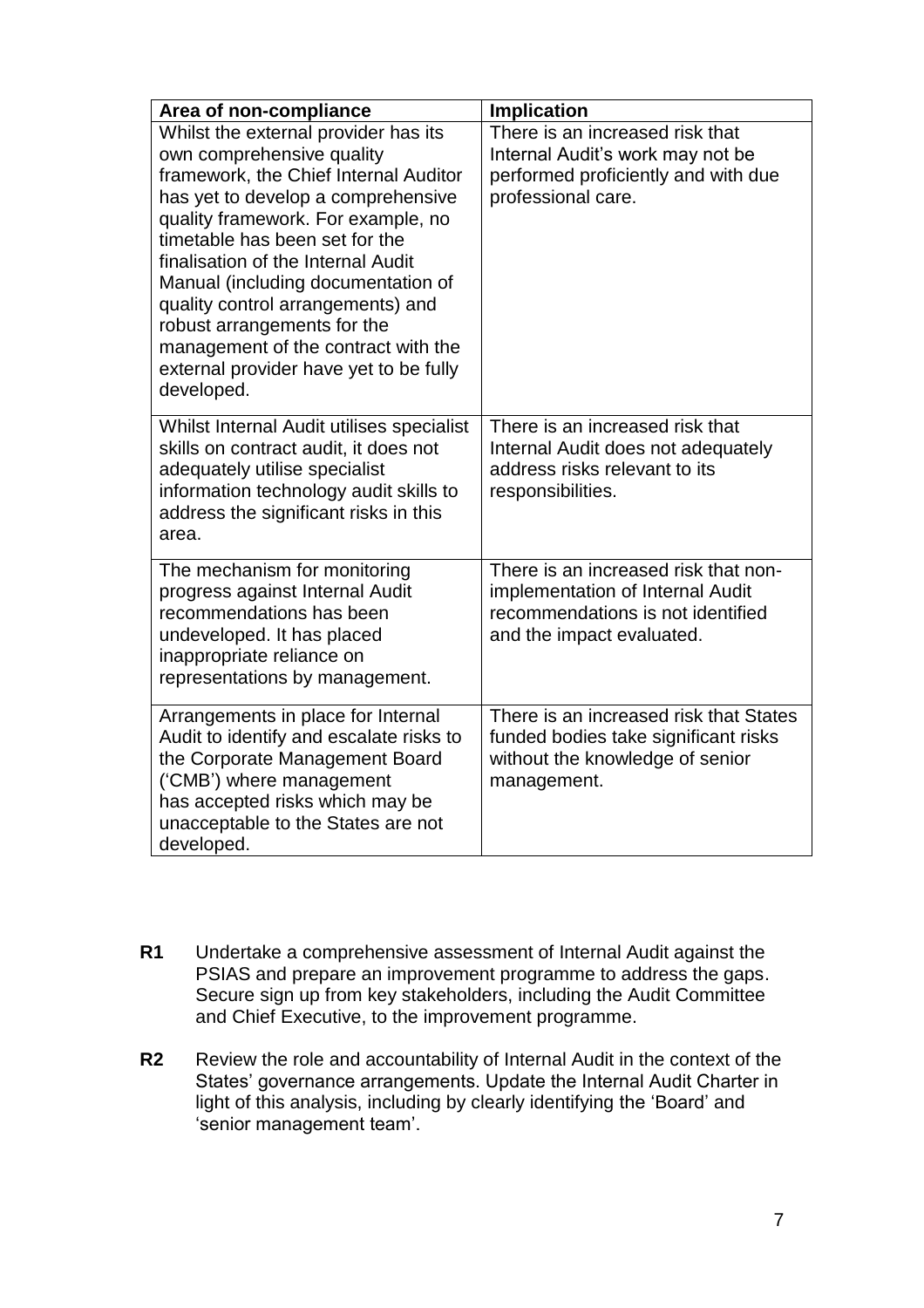- **R3** Enhance the safeguards to preserve the independence of the Chief Internal Auditor, such as:
	- giving the Chief Executive and Chair of the Audit Committee a formal role in the performance review of the Chief Internal Auditor; and
	- routinely giving the Chief Internal Auditor the opportunity to meet with the Audit Committee without the Chief Executive or Treasurer of the States present.
- **R4** Ensure that all necessary assurance work is appropriately resourced before undertaking advisory work.
- **R5** Develop arrangements to identify the threats to Internal Audit independence arising from proposed Internal Audit advisory work and identify appropriate safeguards.
- **R6** Adopt, apply and communicate a transparent risk assessment process to underpin the annual Internal Audit plan.
- **R7** In preparing the annual Internal Audit plan and in undertaking individual pieces of Internal Audit work, explicitly consider whether all the areas specified in the PSIAS are covered.
- **R8** Develop a comprehensive quality framework; prioritise the finalisation of the Internal Audit Manual (including documentation of quality control arrangements); and develop robust arrangements for monitoring the performance of the external provider.
- **R9** Establish areas where specialist skills are required to respond to risks and either develop or buy in those skills.
- **R10** Establish arrangements for testing whether Internal Audit recommendations have been implemented.
- **R11** Establish formal arrangements for Internal Audit to identify and escalate to CMB risks accepted by management which may be unacceptable to the States.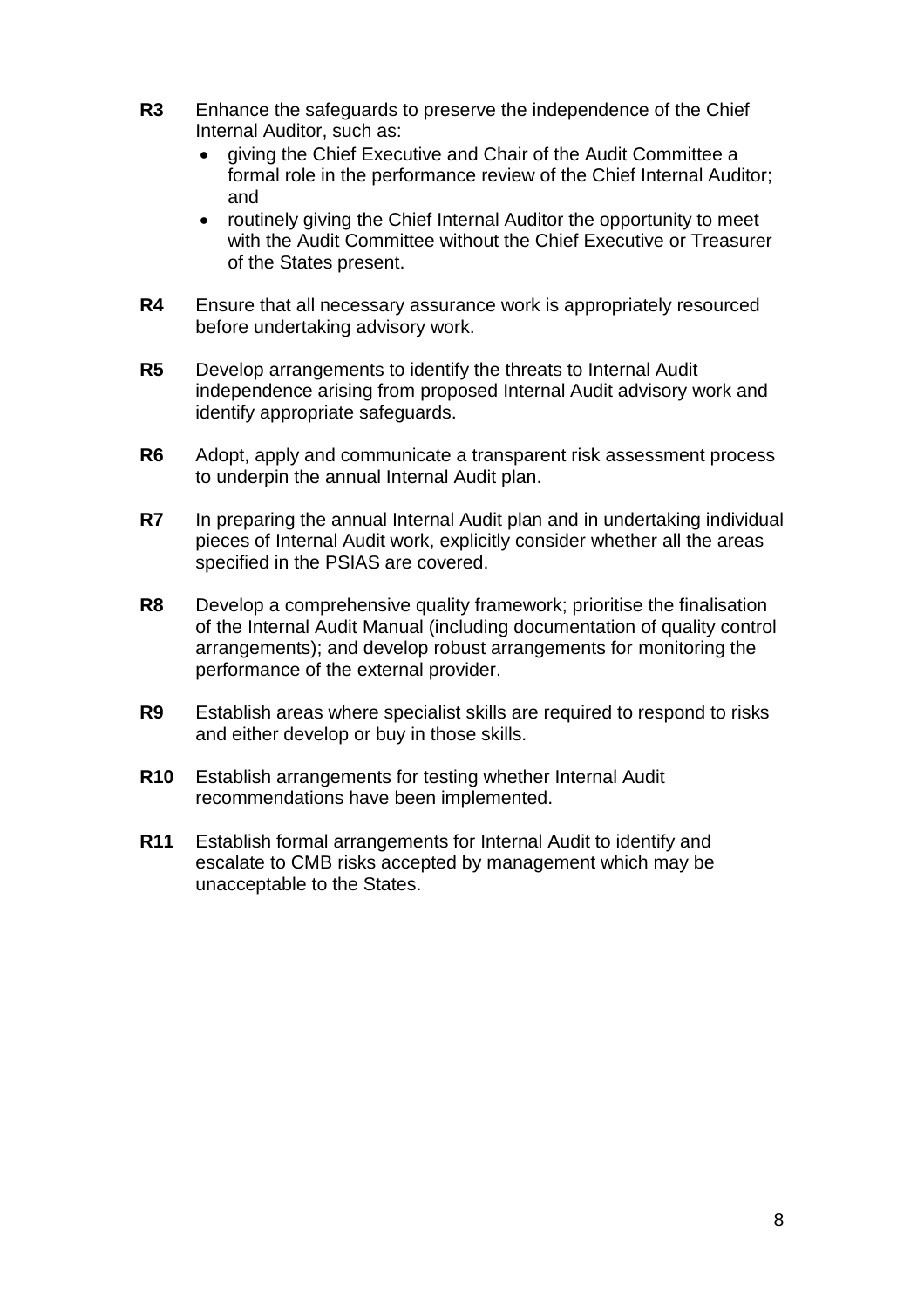## **Compliance with legislation**

5.1 Article 36 of the Public Finances (Jersey) Law 2005 provides that:

*(1) The chief internal auditor must carry out an internal audit of the transactions and internal controls and systems of each States funded body to ensure that the finances of the States are regulated, controlled and supervised in accordance with this Law.*

*(2) The times and frequency of those audits shall be determined by the chief internal auditor with the agreement of the Treasurer.*

*(3) However the chief internal auditor may carry out such an audit of the Treasury at any time.*

- 5.2 The Chief Internal Auditor's annual plan covers all departments of the States. However, it is not clear from the audit plan or individual pieces of Internal Audit work how the internal audit work undertaken is specifically directed to providing assurance as to regulation, control and supervision in accordance with the Public Finances (Jersey) Law 2005.
- **R12** Ensure that the annual Internal Audit plan and individual pieces of audit work demonstrate how internal audit work is directed to providing assurance that the regulation, control and supervision of the States' finances is in accordance with legislation.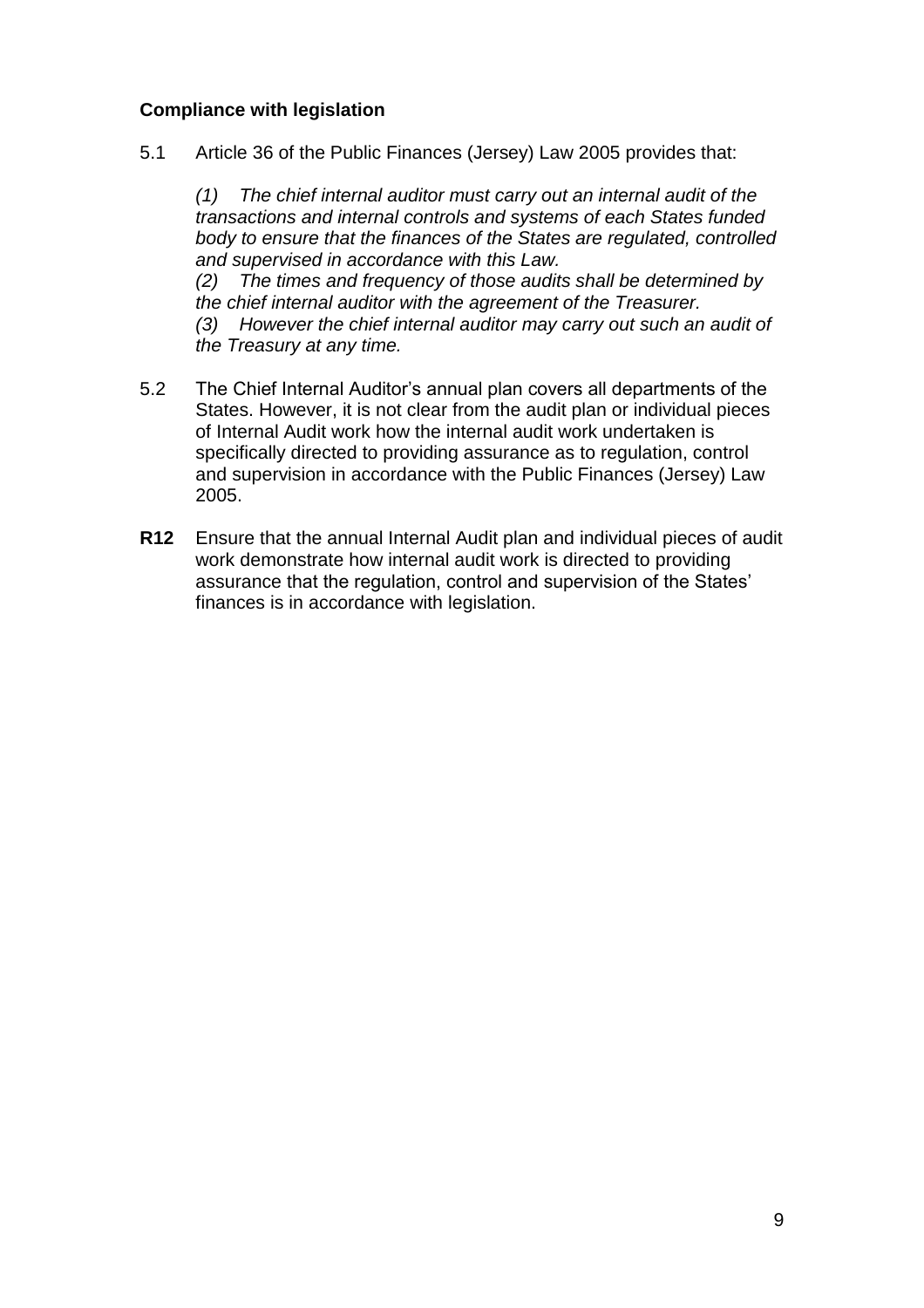### **Appendix 1: Summary of Recommendations**

- **R1** Undertake a comprehensive assessment of Internal Audit against the PSIAS and prepare an improvement programme to address the gaps. Secure sign up from key stakeholders, including the Audit Committee and Chief Executive, to the improvement programme.
- **R2** Review the role and accountability of Internal Audit in the context of the States' governance arrangements. Update the Internal Audit Charter in light of this analysis, including by clearly identifying the 'Board' and 'senior management team'.
- **R3** Enhance the safeguards to preserve the independence of the Chief Internal Auditor, such as:
	- giving the Chief Executive and Chair of the Audit Committee a formal role in the performance review of the Chief Internal Auditor; and
	- routinely giving the Chief Internal Auditor the opportunity to meet with the Audit Committee without the Chief Executive or Treasurer of the States present.
- **R4** Ensure that all necessary assurance work is appropriately resourced before undertaking advisory work.
- **R5** Develop arrangements to identify the threats to Internal Audit independence arising from proposed Internal Audit advisory work and identify appropriate safeguards.
- **R6** Adopt, apply and communicate a transparent risk assessment process to underpin the annual Internal Audit plan.
- **R7** In preparing the annual Internal Audit plan and in undertaking individual pieces of Internal Audit work, explicitly consider whether all the areas specified in the PSIAS are covered.
- **R8** Develop a comprehensive quality framework; prioritise the finalisation of the Internal Audit Manual (including documentation of quality control arrangements); and develop robust arrangements for monitoring the performance of the external provider.
- **R9** Establish areas where specialist skills are required to respond to risks and either develop or buy in those skills.
- **R10** Establish arrangements for testing whether Internal Audit recommendations have been implemented.
- **R11** Establish formal arrangements for Internal Audit to identify and escalate to CMB risks accepted by management which may be unacceptable to the States.
- **R12** Ensure that the annual Internal Audit plan and individual pieces of audit work demonstrate how internal audit work is directed to providing assurance that the regulation, control and supervision of the States' finances is in accordance with legislation.